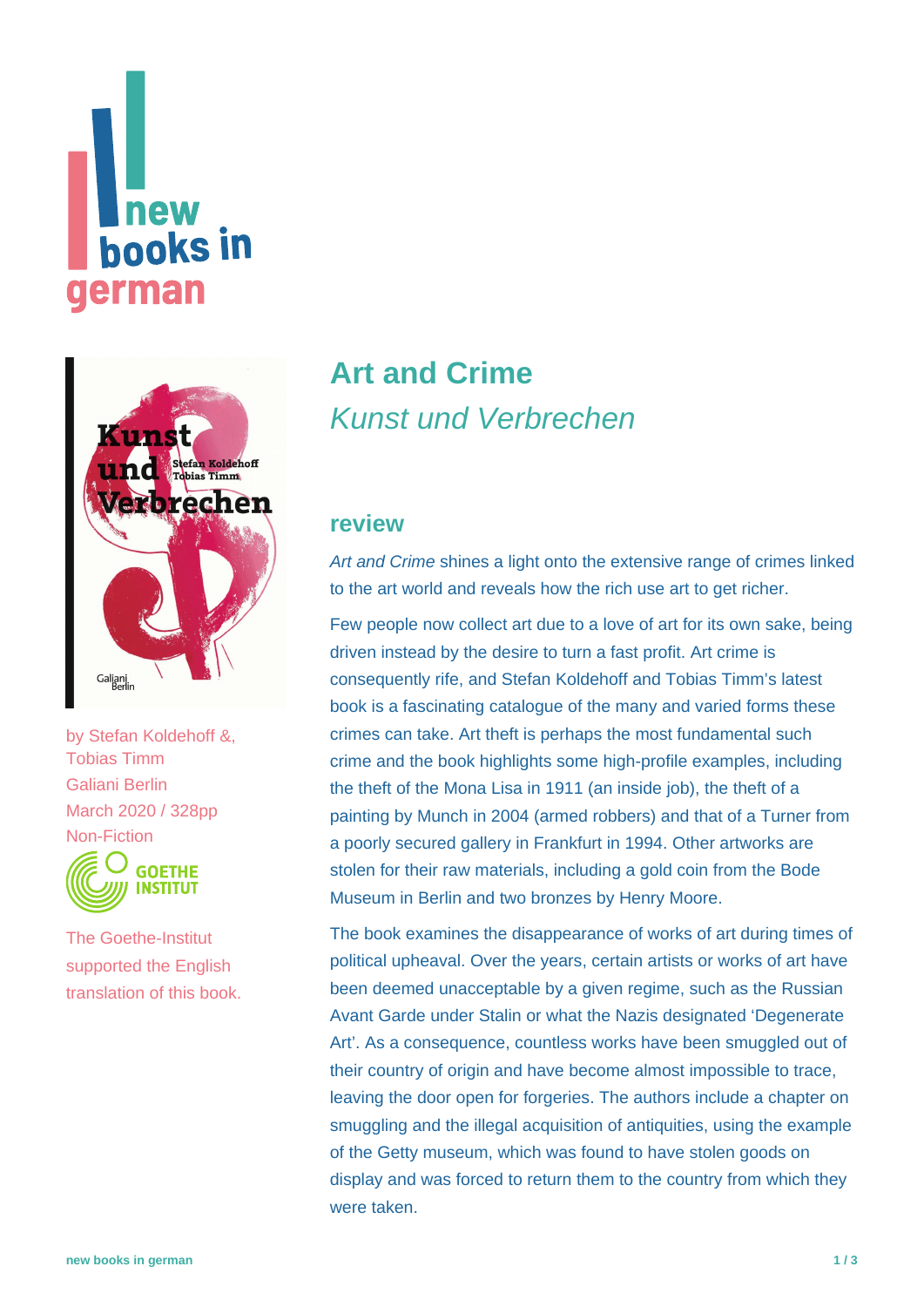Money laundering is rife in the art world, with drug traffickers and weapons dealers gravitating towards art deals because of the huge amounts of cash involved. Many sales are also secret and thus completely unregulated. The book exposes the role of 'dark rooms' in facilitating shady art deals. Freeport, near Singapore airport, is one such example: a purpose-built warehouse that is maintained at an optimum temperature and has private conversation rooms and X-ray security for packaging goods, and is used to facilitate deals on which no taxes are payable.

Art and Crime is a well-researched, high-quality art history book that will appeal both to art afficionados and to readers with an interest in the fascinating and multifaceted world of art crime.

#### **about the authors**

**Stefan Koldehoff and Tobias Timm** previously collaborated on a book about the Beltracchi case called Falsche Bilder, echtes Geld ('Fake Art, Real Money'), which won the Prix Annette Giacometti and the Otto Brenner prize. **Koldehoff**, born in 1967, is culture editor at Deutschlandfunk and writes for DIE ZEIT and the Frankfurter Allgemeine Zeitung, among others. In 2008, he won the puk journalism award. **Timm**, born in Munich in 1975, studied urban ethnology, history and cultural studies in Berlin and New York. As editor for *DIE ZEIT Feuilleton* he writes about art, architecture and the art market from his home in Berlin. He previously wrote for the Süddeutsche Zeitung.

**Stefan Koldehoff and Tobias Timm** previously collaborated on a book about the Beltracchi case called Falsche Bilder, echtes Geld ('Fake Art, Real Money'), which won the Prix Annette Giacometti and the Otto Brenner prize. **Koldehoff**, born in 1967, is culture editor at Deutschlandfunk and writes for DIE ZEIT and the Frankfurter Allgemeine Zeitung, among others. In 2008, he won the puk journalism award. **Timm**, born in Munich in 1975, studied urban ethnology, history and cultural studies in Berlin and New York. As editor for DIE ZEIT Feuilleton he writes about art, architecture and the art market from his home in Berlin. He previously wrote for the Süddeutsche Zeitung.

### **rights information**

Verlag Kiepenheuer & Witsch (Germany) Bahnhofsvorplatz 1 50667 Cologne